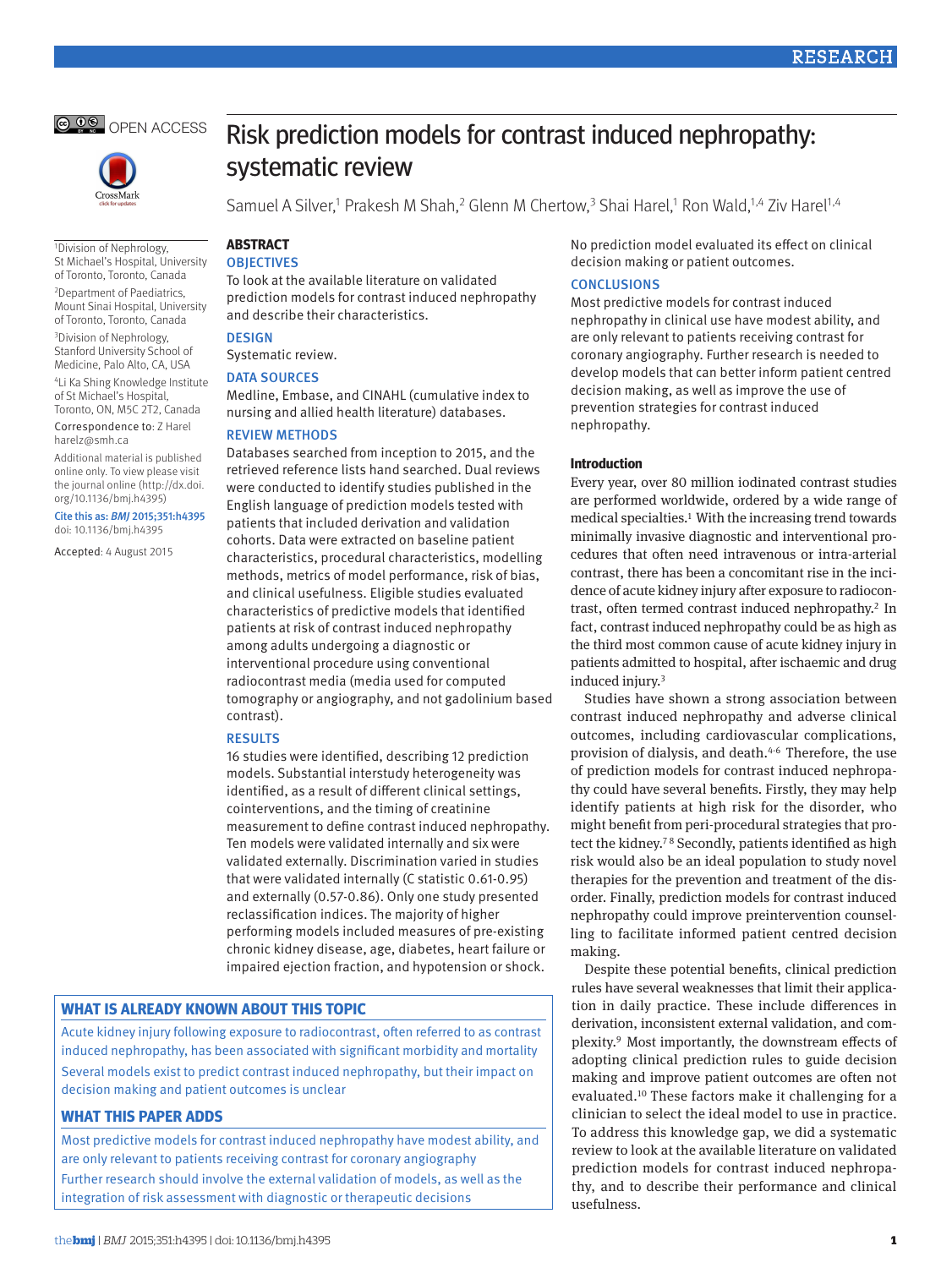#### **Methods**

We performed this systematic review in accordance with the preferred reporting items for systematic reviews and meta-analyses guidelines[.11](#page-8-9) Our objective was to systematically review prediction models for contrast induced nephropathy.

#### Data sources and searches

We used a strategy developed with a health informatics specialist to search Ovid Medline (1946 to 9 March 2015), Embase (1947 to week 10 in 2015), and CINAHL (cumulative index to nursing and allied health literature; 1993 to March 2015). We reviewed the bibliographies of identified articles to locate further eligible studies. The web appendix shows the search strategies performed.

#### Study selection

Studies published in the English language were eligible for inclusion if they evaluated the characteristics of a predictive model for identifying patients at risk of contrast induced nephropathy among adults undergoing a diagnostic or interventional procedure that used conventional, iodinated radiocontrast (media used for computed tomography (CT) or angiography, and not gadolinium based contrast). Because a set of predictive factors derived in only one population could lack validity and applicability, we only included studies in which both development and validation of the prediction model was conducted. We did not prespecify the method of validation, nor did we exclude studies where the derivation and validation cohorts were drawn from the same population. We excluded unpublished conference abstracts.

Owing to the anticipated heterogeneity in the criteria for contrast induced nephropathy between studies and the well described association between even mild elevations of serum creatinine levels and adverse outcomes, we accepted each study's definition of the



Flow diagram of included studies. CIN=contrast induced nephropathy

disorder[.12](#page-8-10) These included relative or absolute increases in serum creatinine after contrast exposure.

Two authors (ZH and SAS) scanned titles and abstracts for initial selection. Selected articles were reviewed in full and independently assessed for eligibility by the same two reviewers. Discrepancies were resolved by consensus.

#### Data extraction

From each study, we abstracted data on baseline patient characteristics, procedural characteristics, criteria to define contrast induced nephropathy, the number of events, predictor variables included in the risk model, internal and external validation, measures of discrimination, measures of calibration, and methodological features indicative of study quality. To facilitate a comparison of predictor variables, we grouped final model variables into six categories: demographic data, anthropometric data, medical history, physical examination and clinical presentation, procedural characteristics, and laboratory values.

#### Model performance

We evaluated the internal validity of each model by examining model discrimination, calibration, and reclassification. The concordance (the C statistic) of the prediction tool was used as a measure of discrimination; however, other performance statistics such as sensitivity and specificity were included if the C statistic was not reported.[10](#page-8-8) The C statistic is equivalent to the area under the curve, and represents the model's ability to distinguish patients who will develop contrast induced nephropathy from those who will not. C statistic values range from 0.5 (no discrimination, no better than chance) to 1.0 (perfect discrimination). A C statistic of 0.7-0.8 indicates modest discriminative ability, while a C statistic greater than 0.8 indicates good discriminative ability[.13](#page-9-0)

Model calibration was measured by the Hosmer-Lemeshow statistic, which refers to the concordance between observed and predicted risks. A Hosmer-Lemeshow statistic with a small P value indicates poor calibration[.13](#page-9-0) If the Hosmer-Lemeshow statistic was not reported, we reported the range of observed rates of contrast induced nephropathy from the lowest to highest predicted risk groupings. Reclassification was evaluated by net reclassification improvement.<sup>[14](#page-9-1)</sup> Net reclassification improvement refers to the proportion of individuals who, after incorporating the prediction tool, are reclassified to a risk stratum that is a better reflection of their actual outcome. The net reclassification improvement indicates the frequency with which appropriate reclassification occurs compared to inappropriate reclassification with use of the new model. For this test, a value of P<0.05 suggests that a significantly greater number of patients are being reclassified appropriately than are being reclassified inappropriately.<sup>[14](#page-9-1)</sup>

# Quality assessment, clinical usefulness, and external validation

We assessed study quality using a modification of the criteria recommended by Hayden and colleagues[.15](#page-9-2)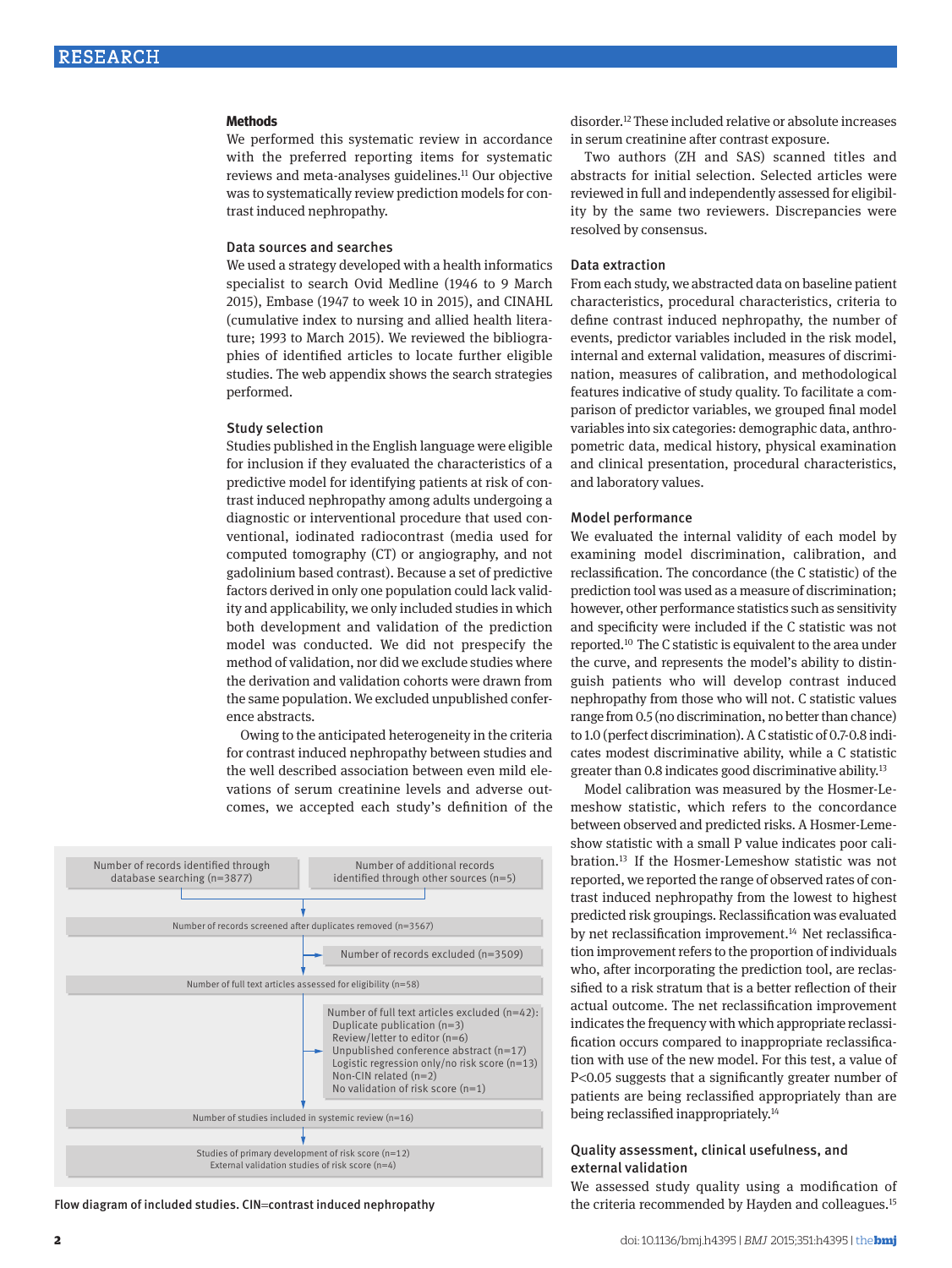|                                                                                 | Predictors    | (Mo)                                           |                                                                                |                                                                                                            |                                                                                                     |                                                                                   |                                                                                       |                                                                            |                                                                                              |                                                                           |                                                                          |                                                                                       |                                                                                       |                                                                                                           |                                                                                                                                                                                                                                                                                  | The criteria involve assessment of seven categories<br>related to study participation (sampling bias), study<br>attrition (attrition bias), prognostic factor selection,                                                                                                                                                                                                                                                                                                                                                                                                                                      |
|---------------------------------------------------------------------------------|---------------|------------------------------------------------|--------------------------------------------------------------------------------|------------------------------------------------------------------------------------------------------------|-----------------------------------------------------------------------------------------------------|-----------------------------------------------------------------------------------|---------------------------------------------------------------------------------------|----------------------------------------------------------------------------|----------------------------------------------------------------------------------------------|---------------------------------------------------------------------------|--------------------------------------------------------------------------|---------------------------------------------------------------------------------------|---------------------------------------------------------------------------------------|-----------------------------------------------------------------------------------------------------------|----------------------------------------------------------------------------------------------------------------------------------------------------------------------------------------------------------------------------------------------------------------------------------|---------------------------------------------------------------------------------------------------------------------------------------------------------------------------------------------------------------------------------------------------------------------------------------------------------------------------------------------------------------------------------------------------------------------------------------------------------------------------------------------------------------------------------------------------------------------------------------------------------------|
|                                                                                 |               | Events (No (%))                                | $\infty$<br>DC: 293 (2.8), VC: 120 (1.2)                                       | $\circ$<br>DC: 246 (16.4), VC: 172 (17.2)                                                                  | $\circlearrowright$<br>DC: 105 (15.7), VC: 46 (16.1)                                                | $\sqrt{ }$<br>DC: 13 (5.52), VC: 5 (5)                                            | $\sim$<br>DC: 127 (4.6), VC: 50 (4.2)                                                 | $\frac{5}{2}$<br>DC: 1243 (2.59), VC: 505 (2.45)                           | $\infty$<br>DC: 15 (3.0), VC: NR                                                             | $\overline{\phantom{0}}$<br>DC: 114 (9.4), VC: 54 (10.8)                  | $\overline{L}$<br>DC: 40 (19), VC: 126 (14.4)                            | $\infty$<br>DC: 729 (13.1), VC: 386 (13.9)                                            | $\overline{L}$<br>DC: 50 (10.2), VC: 25 (14)                                          | $\overline{ }$<br>DC: 87 (9.7), VC: 26 (8.7)                                                              | nephropathy; STEMI=ST elevated myocardial infarction; DC= derivation cohort; VC=validation cohort; NS=normal saline; hNS=half normal strength saline;                                                                                                                            | prognostic factor measurement, outcome measurement<br>(ascertainment bias), statistical analysis, and model<br>performance (discrimination, calibration). These crite-<br>ria are explained further in the web appendix.<br>Similar to a previous systematic review, we also<br>assessed the clinical usefulness of each study, which<br>was defined as the combination of clinical utility and<br>usability. <sup>16</sup> For clinical utility (the effect on a clinical<br>decision linked to a risk category or threshold), we                                                                            |
|                                                                                 |               | Validation cohort                              | 9997                                                                           | 1000                                                                                                       | 277                                                                                                 | 100                                                                               | 1181                                                                                  | 20572                                                                      | 233                                                                                          | 502                                                                       | 891*                                                                     | 2786                                                                                  | 200                                                                                   | 300                                                                                                       |                                                                                                                                                                                                                                                                                  | assessed whether authors linked their models to spe-<br>cific risk categories and discussed how the risk catego-<br>ries would aid diagnostic evaluations. For usability (the<br>availability of a clinical decision aid), we noted whether<br>authors included a calculator or risk score that would<br>facilitate knowledge translation and use at the bedside.                                                                                                                                                                                                                                             |
|                                                                                 | Patients (No) | Derivation cohort                              | 10481                                                                          | 1500                                                                                                       | 668                                                                                                 | 247                                                                               | 2764                                                                                  | 48001                                                                      | 495                                                                                          | 1281                                                                      | 218                                                                      | 5571                                                                                  | 488                                                                                   | 900                                                                                                       |                                                                                                                                                                                                                                                                                  | These criteria are explained further in the web appen-<br>dix. We also evaluated the generalisability of each pre-<br>diction model by determining whether it had been<br>externally validated in an independent patient popula-<br>tion, either in the original or a subsequent publication.                                                                                                                                                                                                                                                                                                                 |
|                                                                                 |               | Cointervention                                 | IV NS (pre)                                                                    | IV NS for CKD (pre/post<br>procedure) with NAC                                                             | IV NS (pre/post)                                                                                    | IV NaHCO <sub>3</sub> with or without<br>NAC (pre/post procedure)                 | None                                                                                  | $\widetilde{\Xi}$                                                          | IV NS (pre/post<br>procedure)                                                                | IV NS hydration with NAC                                                  | IV NS (post contrast)                                                    | IV hNS (pre/post<br>procedure)                                                        | procedure) with or without<br>IV NS hydration (pre/post<br>MAC                        | IV hNS with NAC                                                                                           |                                                                                                                                                                                                                                                                                  | Data synthesis<br>We qualitatively synthesised results focusing on the<br>populations in which the risk score had been tested, the<br>types of variables contained within the prediction mod-<br>els, model discrimination, external validation and prac-<br>tical aspects of model implementation. We did not<br>perform meta-analyses because the included studies                                                                                                                                                                                                                                          |
|                                                                                 |               | st induced nephropathy<br>Definition of contra | in serum creatinine from baseline<br>21.0 mg/dL increase<br>within 48 h of PCI | ol/L) or 25% increase in serum<br>line within 5 days of PCI<br>>0.5 mg/dL (44.2 µm<br>creatinine from base | >0.5 mg/dL (44.2 umol/L) or 25% increase in serum<br>creatinine from baseline within 48-72 h of PCI | in serum creatinine from<br>of PCI<br>>0.5 mg/dL increase<br>baseline within 48 h | >0.5 mg/dL or 25% increase in serum creatinine from<br>of PCI<br>baseline within 72 h | in creatinine from baseline<br>>0.5 mg/dL increase<br>within 7 days of PCI | >0.5 mg/dL (44.2 umol/L) increase in serum<br>creatinine from baseline within 48-72 h of PCI | in creatinine from baseline within<br>>0.5mg/dL increase<br>5 days of PCI | in creatinine from baseline<br>>0.5 mg/dL increase<br>within 48 h of PCI | >0.5 mg/dL or 25% increase in serum creatinine from<br>of PCI<br>baseline within 48 h | >0.5 mg/dL or 25% increase in serum creatinine from<br>of PCI<br>baseline within 48 h | icrease in serum creatinine from<br>PCI<br>$\overline{5}$<br>>0.5 mg/dL or 25% in<br>baseline within 48 h |                                                                                                                                                                                                                                                                                  | were too heterogeneous.<br><b>Patient involvement</b><br>No patients were involved in setting the research ques-<br>tion or the outcome measures, nor were they involved in<br>the design and implementation of the study. There are<br>no plans to involve patients in dissemination.<br><b>Results</b><br>Our search strategy yielded 3567 unique citations (fig).<br>We excluded 3509 citations based on screening of title<br>and abstract mainly due to non-relevant outcomes, ani-<br>mal studies and review articles, leaving 58 articles for<br>full text review. We subsequently excluded 42 studies |
| Table 1   Characteristics of predictive models for contrast induced nephropathy |               | Population and setting                         | Coronary interventional<br>procedures at one<br>hospital                       | PCI at one hospital                                                                                        | PCI at one hospital                                                                                 | PCI at one hospital                                                               | Coronary angiography or<br>PCI at one hospital                                        | PCI in multiple non-<br>federal hospitals                                  | PCI at one hospital                                                                          | Coronary angiography or<br>PCI at one hospital                            | PCI for STEMI in one<br>hospital                                         | PCI at one hospital                                                                   | Elective or emergency PCI<br>at one hospital                                          | PCI at one hospital                                                                                       | CKD=chronic kidney disease; NAC=N-acetyl cysteine; NR=not recorded; IV=intravenous.<br>*External validation in paper by Sgura and colleagues (cohort of patients with STEMI). <sup>28</sup><br>1 mg/dL=88.4 µmol/L. PCI=percutaneous coronary intervention; CIN=contrast induced | that did not fulfil our inclusion criteria because they<br>consisted of unpublished abstracts (n=17), models that<br>did not have an associated risk score for contrast<br>induced nephropathy $(n=13)$ , letters to the editor and<br>narrative reviews (n=6), duplicate publications (n=3),<br>studies with outcomes not related to contrast induced<br>nephropathy (n=2), and non-validated risk scores (n=1).<br>This yielded 16 studies comprising 12 unique risk pre-<br>diction models. <sup>6 17-27</sup>                                                                                             |
|                                                                                 |               | Study (year), country                          | Bartholemew et al (2004),<br>USA                                               | Chen et al (2014), China                                                                                   | Fu et al (2012), China                                                                              | Ghani et al (2009), Kuwait                                                        | Gao et al (2014), China                                                               | Gurm et al (2013), USA                                                     | Liu et al (2015), China                                                                      | Maioli et al (2010), Italy                                                | Marenzi et al (2004), Italy                                              | Mehran et al (2004), USA                                                              | Tziakas et al (2013),<br>Greece                                                       | Victor et al (2014), India                                                                                |                                                                                                                                                                                                                                                                                  | Risk prediction scores and variables<br>The studies included a total of 72214 patients (range<br>218-48 001) and 3062 (4.0%) events of contrast induced<br>nephropathy in the respective derivation cohorts<br>(table 1). Only one model was derived in a population<br>encompassing more than one hospital (Gurm and                                                                                                                                                                                                                                                                                         |

## Data synthesis

## Patient involvement

# **Results**

#### Risk prediction scores and variables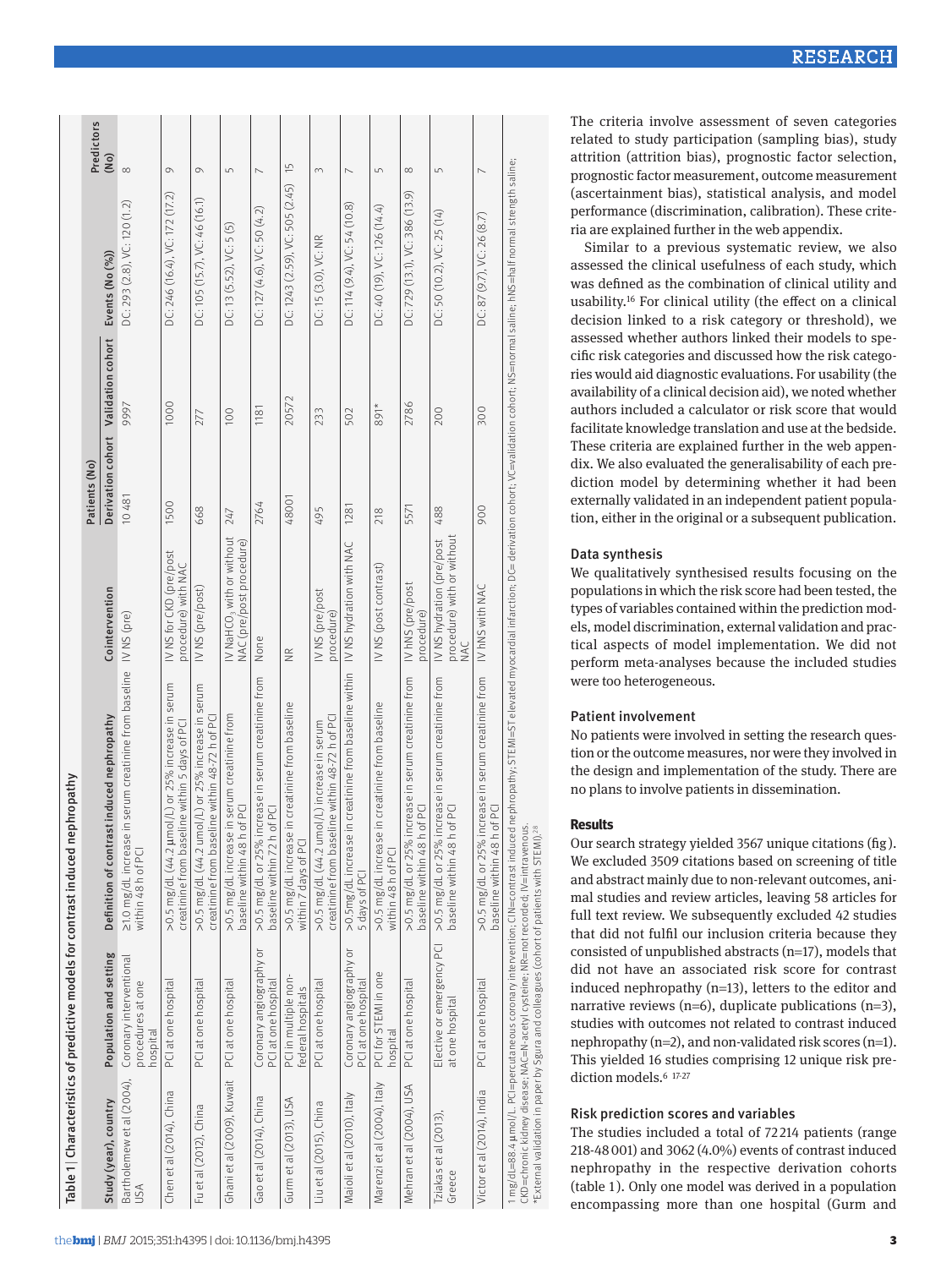colleagues).[20](#page-9-6) All the included studies comprised patients undergoing coronary angiography or percutaneous coronary intervention. No studies included patients undergoing intravenous contrast (for example, with computed tomography) or endovascular procedures involving the aorta or peripheral arteries.

The outcome of interest, contrast induced nephropathy, was defined in 11 studies as an increase of at least 0.5 mg/dL (1 mg/dL=88.4 μmol/L) in serum creatinine from baseline; one study defined the increase as at least 1.0 mg/dL in serum creatinine from baseline. However, the required time frame in which the increase in creatinine was measured after the administration of contrast varied among the studies from two to seven days.

Ten studies reported on interventions administered to mitigate the risk of contrast induced nephropathy, both before and after contrast exposure. In all 10 studies,

intravenous fluid was administered (0.9% normal saline in seven, 0.45% half normal strength saline in two, and isotonic sodium bicarbonate in one), and in five studies, N-acetylcysteine was given. One study did not administer any form of prophylaxis (Gao and colleagues), $27$  and another study did not report whether any prophylaxis was administered (Gurm and colleagues).[20](#page-9-6)

The number of predictors in each risk model varied from three to 15 (table 2). Of 12 models, 11 included measures of pre-existing chronic kidney disease via estimated glomerular filtration rate, creatinine clearance, or serum creatinine cut-off levels. One study did not include any measure of pre-existing chronic kidney disease (Marenzi and colleagues).<sup>23</sup> Other common measures included in the majority of risk models were age (eight models), diabetes (eight models), heart failure or impaired ejection fraction (eight models), and contrast

## Table 2 | Variables included in predictive models for contrast induced nephropathy

|                                   | Study (sample size) |             |             |             |             |             |             |             |             |             |                |             |
|-----------------------------------|---------------------|-------------|-------------|-------------|-------------|-------------|-------------|-------------|-------------|-------------|----------------|-------------|
|                                   | <b>Bartholemew</b>  | Chen        | Fu          | Ghani       | Gao         | Gurm        | Liu         | Maioli      | Marenzi     | Mehran      | <b>Tziakas</b> | Victor      |
| Variable                          | $(n=10 481)$        | $(n=1500)$  | $(n=668)$   | $(n=247)$   | $(n=2764)$  | $(n=48001)$ | $(n=495)$   | $(n=1281)$  | $(n=218)$   | $(n=5571)$  | $(n=488)$      | $(n=900)$   |
| Demographic                       |                     |             |             |             |             |             |             |             |             |             |                |             |
| Age                               |                     | $\times$    | $\mathsf X$ |             | X           | X           | $\mathsf X$ | X           | Χ           | $\mathsf X$ |                |             |
| Female sex                        |                     |             |             | $\mathsf X$ |             |             |             |             |             |             |                |             |
| Anthropometric data               |                     |             |             |             |             |             |             |             |             |             |                |             |
| Height                            |                     |             |             |             |             | Χ           |             |             |             |             |                |             |
| Weight                            |                     |             |             |             |             | $\mathsf X$ |             |             |             |             |                |             |
| <b>Medical history</b>            |                     |             |             |             |             |             |             |             |             |             |                |             |
| Renal insufficiency*              | $\times$            | $\mathsf X$ | $\mathsf X$ | $\mathsf X$ | $\times$    | $\times$    | $\mathsf X$ | $\mathsf X$ |             | $\mathsf X$ | $\mathsf X$    | $\times$    |
| Anaemia*                          |                     | $\times$    | $\mathsf X$ |             |             |             |             |             |             | $\mathsf X$ |                |             |
| Diabetes mellitus                 | Χ                   | X           | X           | X           |             | $\times$    |             | $\mathsf X$ |             | $\mathsf X$ |                | Χ           |
| Hypertension                      | $\times$            |             |             |             | X           |             |             |             |             |             |                |             |
| Heart failure                     | $\times$            |             |             |             | $\times$    | X           |             |             |             | $\mathsf X$ |                |             |
| Impaired LVEF*                    |                     | $\mathsf X$ | $\mathsf X$ |             |             |             | $\mathsf X$ | $\mathsf X$ |             |             |                |             |
| Previous MI                       |                     | $\mathsf X$ | $\mathsf X$ |             | $\mathsf X$ |             |             |             |             |             |                |             |
| Recent cardiac procedure/PCI      |                     |             |             |             |             |             |             | $\mathsf X$ |             |             | Χ              |             |
| Peripheral vascular disease       | Χ                   |             |             |             |             |             |             |             |             |             | Χ              | $\mathsf X$ |
| Metformin use                     |                     |             |             |             |             |             |             |             |             |             | $\times$       |             |
| Physical examination/             |                     |             |             |             |             |             |             |             |             |             |                |             |
| clinical presentation             |                     |             |             |             |             |             |             |             |             |             |                |             |
| Hypotension*                      |                     | X           | $\mathsf X$ |             |             |             |             |             |             | $\mathsf X$ |                | Χ           |
| Shock*                            |                     |             |             | $\mathsf X$ |             | $\mathsf X$ |             |             |             |             |                |             |
| CAD presentation                  |                     |             |             |             |             | $\times$    |             |             |             |             |                |             |
| Use of IABP                       | $\times$            |             |             |             | $\times$    |             |             |             | $\mathsf X$ | $\mathsf X$ |                |             |
| Anterior MI                       |                     |             |             |             |             |             |             |             | $\mathsf X$ |             |                |             |
| Time to reperfusion               |                     |             |             |             |             |             |             |             | X           |             |                |             |
| Procedure                         |                     |             |             |             |             |             |             |             |             |             |                |             |
| Urgent/emergent                   | X                   | $\mathsf X$ | $\mathsf X$ |             |             | $\mathsf X$ |             |             |             |             |                |             |
| PCI indication                    |                     |             |             |             |             | $\mathsf X$ |             |             |             |             |                |             |
| Contrast volume                   | $\mathsf X$         |             | $\mathsf X$ |             | $\mathsf X$ |             |             |             | $\mathsf X$ | $\mathsf X$ | $\mathsf X$    | X           |
| Multivessel PCI                   |                     |             |             | $\mathsf X$ |             |             |             |             |             |             |                |             |
| One procedure in past 72 h        |                     |             |             |             |             |             |             | $\mathsf X$ |             |             |                |             |
| Laboratory values at presentation |                     |             |             |             |             |             |             |             |             |             |                |             |
| Albuminuria                       |                     |             |             |             |             |             |             |             |             |             |                | X           |
| Pre-procedure Cr>baseline Cr      |                     |             |             |             |             |             |             | $\mathsf X$ |             |             |                |             |
| HDL<1                             |                     | $\mathsf X$ |             |             |             | $\mathsf X$ |             |             |             |             |                |             |
| $CK-MB$                           |                     |             |             |             |             | X           |             |             |             |             |                |             |
| Haemoglobin                       |                     |             |             |             |             | $\mathsf X$ |             |             |             |             |                | X           |
| Troponin I                        |                     |             |             |             |             | $\times$    |             |             |             |             |                |             |
| Troponin T                        |                     |             |             |             |             | $\mathsf X$ |             |             |             |             |                |             |

X=variable included in each model; LVEF=left ventricular ejection fraction, MI=myocardial infarction; PCI=percutaneous coronary intervention; CAD=coronary artery disease; IABP=intra-aortic balloon pump; Cr=creatinine; HDL=high density lipoprotein; CK-MB=creatine kinase isoenzyme-MB. \*Definition of variable varied by study (web appendix).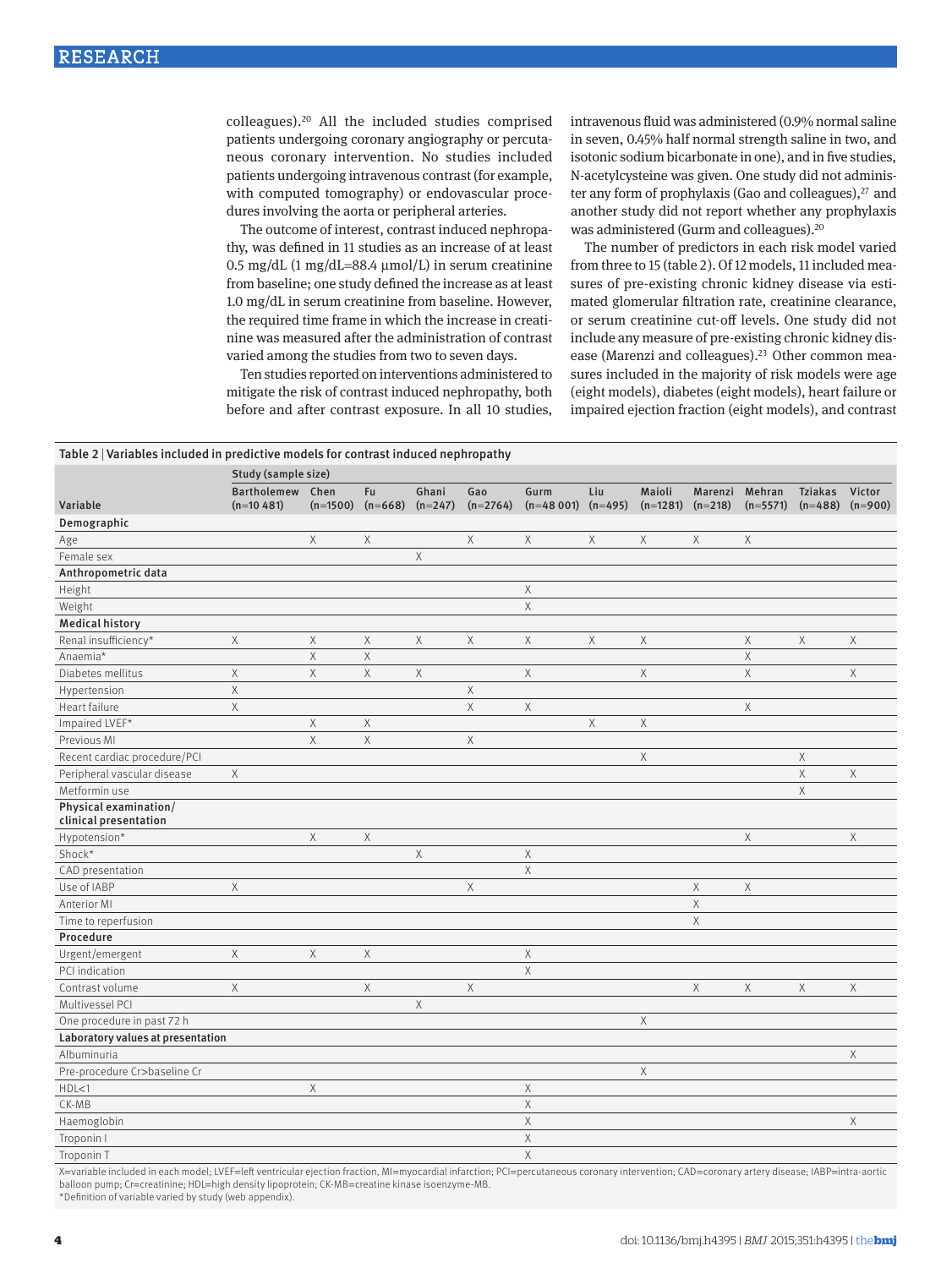volume (seven models). Very few models included patient sex, drug treatments, or laboratory values other than serum creatinine. Only one model included proteinuria as a risk factor (Victor and colleagues).[26](#page-9-8) The web appendix shows the complete list of variables contained within each model.

#### Model performance and validation

Table 3 summarises model performance (discrimination and calibration) and validation. Ten models were validated internally: seven by split samples, one by bootstrapping, one by random forest plots, and one by using the same population. The other two models were validated externally. All models reported the C statistic for the validation cohort, which ranged from 0.61 to 0.95, indicating a degree of discriminative performance that varied from poor to excellent. Six models were validated externally; some of which had more than one external validation study. These six models demonstrated a wide range of discriminative ability (C statistic 0.57-0.86). Calibration was reported in five studies for the derivation cohort using the Hosmer-Lemeshow test (table 3). Net reclassification index was reported in one study (Gurm and colleagues).[20](#page-9-6)

Of 12 models, five had good discriminative ability on validation (C statistic >0.80), with the number of predictors in each risk model ranging from three to 15. These higher performing models included the following risk factors: pre-existing kidney disease (all models), age (four models), diabetes (four models), heart failure or impaired ejection fraction (four models), and hypotension or shock (three models). Only one of these models included contrast volume (Victor and colleagues).<sup>26</sup> Of these five models with good discriminative ability, only the study by Maioli and colleagues<sup>22</sup> was validated externally (C statistic 0.82), although the external cohort was from the same hospital as the derivation cohort.

Three models had moderate discriminative ability (C statistic 0.70-0.80). These models included the following risk factors: pre-existing kidney disease (all models), age (two models), diabetes (one model), heart failure or impaired ejection fraction (two models), and hypotension or shock (one model). All these models included contrast volume as a risk factor.

## Quality assessment and clinical usefulness

There were important differences in the risk of bias among the studies, with no single study satisfying all seven variables (table 4). Although all studies adequately described the selection of the study sample and the ascertainment of the study outcome, study attrition was described in only one study. In addition, of the 12 models, most studies provided little information on prognostic factor selection (nine models) and measurement (seven models). As described above, model calibration and reclassification was absent from most studies. Four studies excluded patients with missing data, whereas the remaining studies did not report the degree of missing data. No study reported the use of imputation techniques.

Most models (nine of 12) stratified their cohorts into risk categories (low, moderate, high risk). However, none of the models explained how assignment to a risk category would affect diagnostic or therapeutic decisions. Simple risk calculators or nomograms were provided by four studies. Three additional studies included electronic calculators to facilitate knowledge translation. These studies were by Gurm and colleagues (online calculator, [https://bmc2.org/calculators/cin\)](https://bmc2.org/calculators/cin)[,20](#page-9-6) Mehran and colleagues (smartphone application, [www.](http://www.qxmd.com/calculate-online/nephrology/contrast-nephropathy-post-pci) [qxmd.com/calculate-online/nephrology/contrast-ne](http://www.qxmd.com/calculate-online/nephrology/contrast-nephropathy-post-pci)[phropathy-post-pci](http://www.qxmd.com/calculate-online/nephrology/contrast-nephropathy-post-pci)),[21](#page-9-10) and Victor and colleagues (Excel spreadsheet in their manuscript's web appendix).<sup>26</sup> No study evaluated the implications of the prediction model on clinical decision making or patient outcomes.

#### **Discussion**

#### Principal findings

In our systematic review, we found 16 studies that described 12 prediction models for contrast induced nephropathy in patients administered contrast for interventional cardiac procedures. The discriminative ability for the prediction of contrast induced nephropathy in these models varied from poor to excellent. Models with good discriminative ability included measures of chronic kidney disease, age, diabetes mellitus, heart failure or impaired ejection fraction, and hypotension or shock. None of the models had been evaluated in clinical practice. Our study is the first to synthesise the available literature on predictive models of contrast induced nephropathy, and highlights the need for further development and refinement of these models.

Eight of the models had moderate to good discrimination, based on the C statistic. However, this is only the first step in the development of a clinical prediction rule.[29](#page-9-11) The next steps involve testing the rule in a separate population (external validation) and measuring the effect of its application on clinical outcomes (impact analysis). From these eight models, two were externally validated in the same hospital as the derivation cohort (in the studies by Fu and colleagues $18$  and Maioli and  $\text{colleagues}$ ,<sup>[22](#page-9-9)</sup> which limits their generalisability. The model in Tziakas and colleagues' study was externally validated in two different settings: once in the same hospital as the derivation cohort<sup>24</sup> and once as part of a multicentre study[.30](#page-9-14) The C statistic is a function of the sensitivity and specificity of a given risk score, and both sensitivity and specificity are influenced by case mix, disease severity, or risk factors for disease.<sup>31</sup> Therefore, variations in the C statistic were expected for the same model among different studies because of differences in population characteristics in each of the externally validated studies.

Some model characteristics make their clinical appli-cation challenging. Both studies by Fu and colleagues<sup>[18](#page-9-12)</sup> and Tziakas and colleagues<sup>24</sup> included contrast volume in their models; however, the volume of contrast needed is usually not known until the procedure has been performed. Since decisions on diagnostic testing and prophylactic therapies are usually made before the procedure, inclusion of contrast volume as a model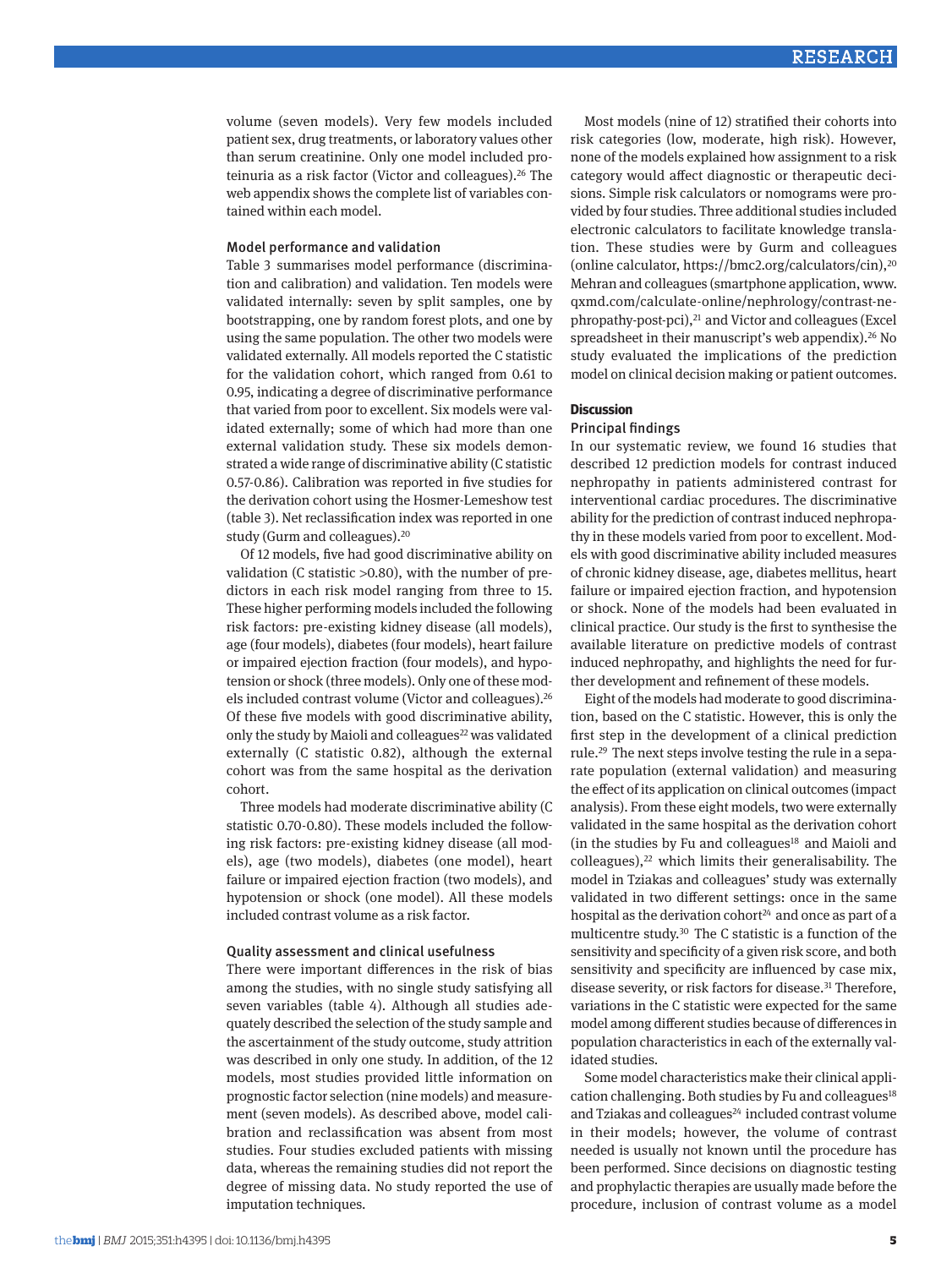|                             |                                                          | Table 3   Metrics of model performances to predict risk of contrast ind |       | uced nephropathy               |                                                                                                                                                              |                              |                                                                                                       |                                                                                                                                                                                |
|-----------------------------|----------------------------------------------------------|-------------------------------------------------------------------------|-------|--------------------------------|--------------------------------------------------------------------------------------------------------------------------------------------------------------|------------------------------|-------------------------------------------------------------------------------------------------------|--------------------------------------------------------------------------------------------------------------------------------------------------------------------------------|
| Derivation cohort           |                                                          |                                                                         |       | Validation cohort (internal)   |                                                                                                                                                              | Validation cohort (external) |                                                                                                       |                                                                                                                                                                                |
| Study                       | Population                                               | discrimination, calibration<br>Sample size,                             | Study | Type of internal<br>validation | Sample size, discrimination,<br>calibration                                                                                                                  | Study                        | Population                                                                                            | discrimination,<br>Sample size,<br>calibration                                                                                                                                 |
| Bartholemew et al<br>(2004) | Coronary interventional<br>procedures at one<br>hospital | N=10481; 0.89; P=0.10                                                   | Same  | Split sample                   | associated with CIN risk (%): 0-4<br>$(0.2)$ , 5-6 $(2.8)$ , 7-8 $(10)$ , 9-11 $(28)$<br>N=998; NR; risk score range                                         |                              |                                                                                                       |                                                                                                                                                                                |
|                             |                                                          |                                                                         |       |                                |                                                                                                                                                              | Tziakas et al (2014)         | elective/urgent PCI in six<br>Patients admitted for<br>across four countries<br>tertiary care centres | N=2689; 0.59; NR                                                                                                                                                               |
|                             |                                                          |                                                                         |       |                                |                                                                                                                                                              | Tziakas et al (2013)         | elective or emergency<br>Patients undergoing<br>PCI at one hospital                                   | N=488; 0.58; NR                                                                                                                                                                |
| Chen et al (2014)           | PCI at one hospital                                      | N=1500; 0.82; P=0.89                                                    | Same  | Split sample                   | (5.3), moderate (19.9), high (32.5),<br>very high (59.5)<br>associated with CIN risk (%): low<br>N=1000; 0.82; risk score range                              |                              |                                                                                                       |                                                                                                                                                                                |
| Fu et al (2012)             | PCI at one hospital                                      | $N = 668$ ; NR; NR                                                      | Same  | None                           |                                                                                                                                                              | Same                         | Cohort of elderly patients<br>at same institution                                                     | N=277; 0.79; P>0.05                                                                                                                                                            |
| Ghani et al (2009)          | PCI at one hospital                                      | N=247; NR; NR                                                           | Same  | Split sample                   | $(9.2), 5-8$ $(32.1), 9-12$ $(54.2), 5-12$ $(84)$<br>associated with CIN risk (%): <4<br>N=100; 0.61; risk score range                                       | $\overline{\phantom{a}}$     |                                                                                                       | I                                                                                                                                                                              |
| Gao et al (2014)            | Coronary angiography or<br>PCI at one hospital           | N=2764; 0.76; P>0.05                                                    | Same  | Split sample                   | N=1181; 0.71; P=0.54                                                                                                                                         | $\overline{\phantom{a}}$     | $\overline{\phantom{a}}$                                                                              | $\overline{\phantom{a}}$                                                                                                                                                       |
| Gurm et al (2013)           | PCI in multiple hospitals                                | N=48 001; NR; NR                                                        | Same  | Random forest                  | associated with CIN rate (%): low<br>$(0.51)$ , medium $(2.8)$ , high $(12.99)$<br>N=20 572; 0.84; risk score range                                          | I                            |                                                                                                       | I                                                                                                                                                                              |
| Liu et al (2015)            | PCI at one hospital                                      | N=495; 0.79; NR                                                         | Same  | Split sample                   | associated with CIN rate (%): low (0),<br>N=233; 0.86; risk score range<br>medium (5.1), high (19.44)                                                        |                              |                                                                                                       |                                                                                                                                                                                |
| Maioli et al (2010)         | Coronary angiography or<br>PCI at one hospital           | N=1281; NR; NR                                                          | Same  | None                           |                                                                                                                                                              | Same                         | Independent cohort of<br>patients with CrC <60                                                        | CIN risk (%): 0-1 (0), 2-3<br>N=502; 0.82; risk score<br>$(1), 4$ $(2), 5$ $(6), 6$ $(12), 7$<br>range associated with<br>$(19), 8$ $(24), 9$ $(36), 10$<br>$(50), >11$ $(57)$ |
| Marenzi et al (2004)        | PCI for STEMI in one<br>hospital                         | N=218; NR; NR                                                           | Same  | Same population                | NR; NR; risk score range associated<br>with CIN rate (%): 0 (4), 1 (8), 2 (24),<br>$3(39), 4-5(100)$                                                         | Sgura et al (2010)           | Patients admitted to CCU<br>for STEMI treated with<br>primary PCI                                     | N=891; 0.57; NR                                                                                                                                                                |
| Mehran et al (2004)         | PCI at one hospital                                      | (eGFR); P=0.43 (Cr), P=0.42<br>(eGFR)<br>N=5571; 0.69 (Cr), 0.70        | Same  | Split sample                   | associated with CIN rate (%): low<br>N=2786 (model combines Crand<br>(8.4), medium (12.8), high (29.9),<br>eGFR); 0.67; risk score range<br>very high (55.9) | Gao et al (2014)             | catheterisation or PCI at<br>undergoing cardiac<br>one institution<br>Adult patients                  | N=3945; 0.57; NR                                                                                                                                                               |
|                             |                                                          |                                                                         |       |                                |                                                                                                                                                              | Tziakas et al (2013)         | elective or emergency<br>Patients undergoing<br>PCI at one hospital                                   | N=5571; 0.59; NR                                                                                                                                                               |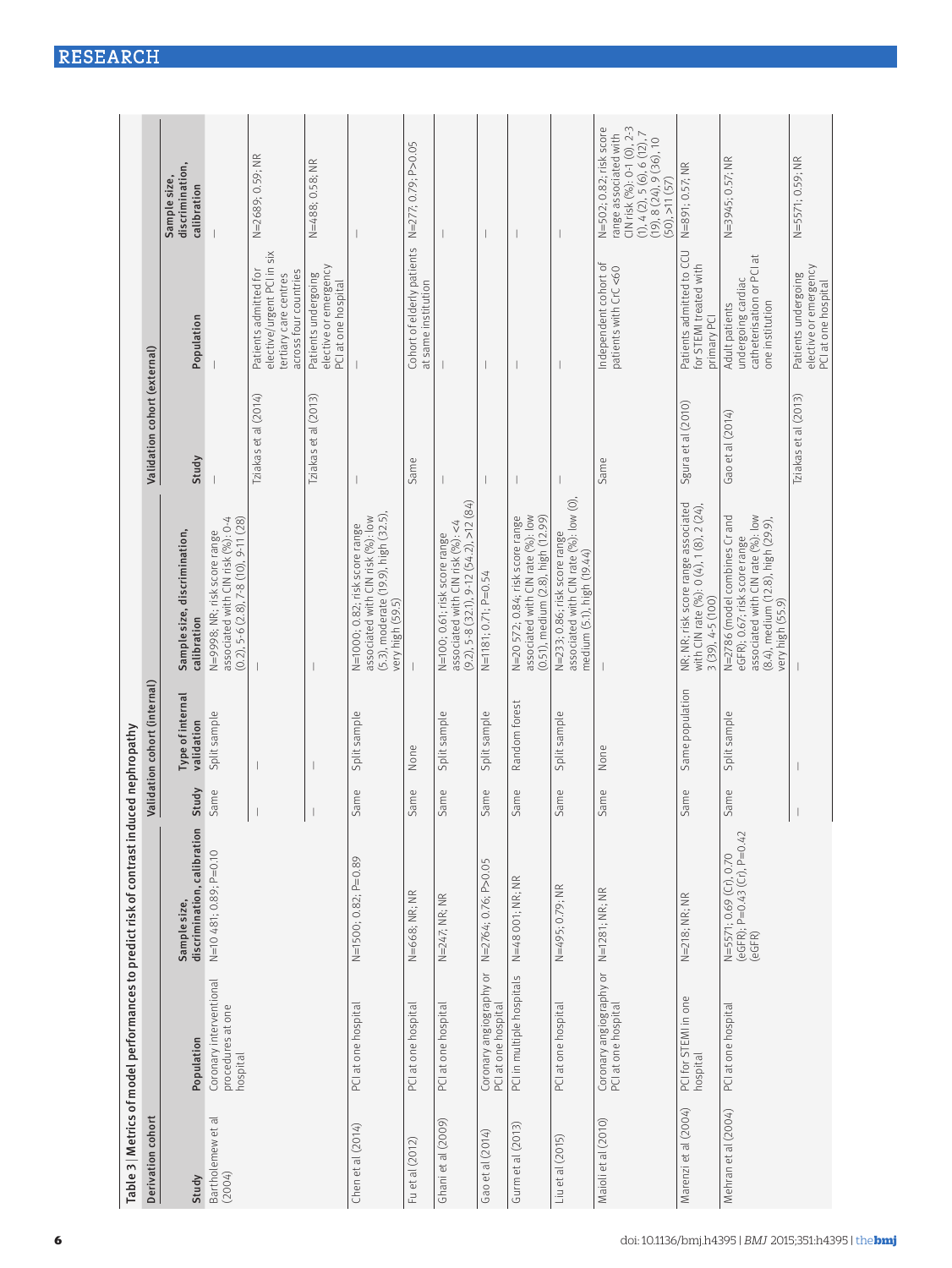## Use of prediction models in clinical practice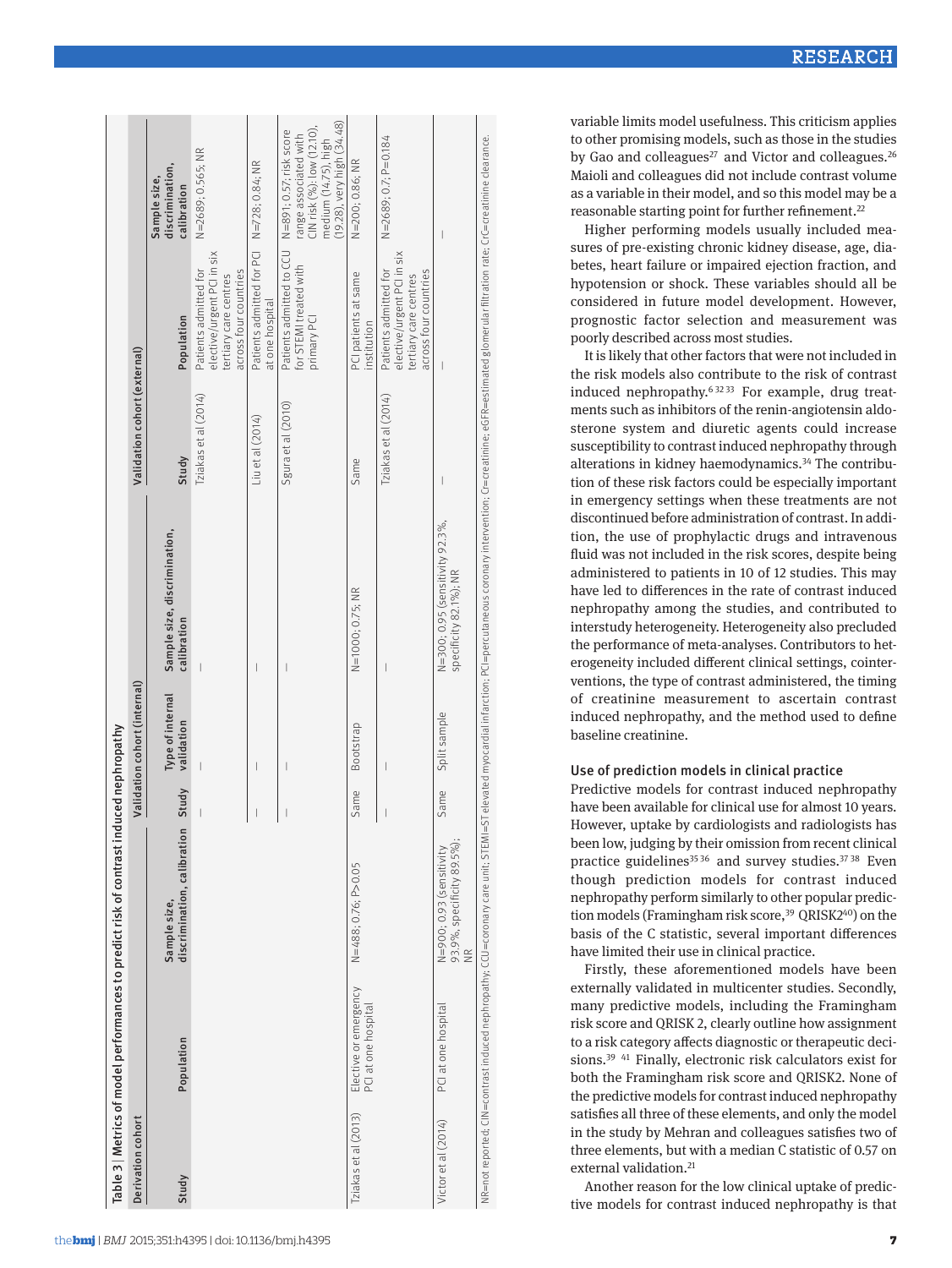## Table 4 | Risk of bias and clinical usefulness\*

|                          | <b>Biast</b>           | <b>Usefulnesst</b> |                                |                                         |                        |          |                                          |                     |                       |
|--------------------------|------------------------|--------------------|--------------------------------|-----------------------------------------|------------------------|----------|------------------------------------------|---------------------|-----------------------|
| Study                    | Study<br>participation | Study<br>attrition | Prognostic<br>factor selection | <b>Prognostic factor</b><br>measurement | Outcome<br>measurement | Analysis | <b>Reporting of model</b><br>performance | Clinical<br>utility | Clinical<br>usability |
| Bartholemew et al (2004) | Low                    | 7                  |                                |                                         | Low                    | Low      | High                                     | Yes                 | <b>No</b>             |
| Chen et al (2014)        | Low                    |                    |                                |                                         | Low                    | Low      | High                                     | Yes                 | No.                   |
| Fu et al (2012)          | Low                    |                    | High                           | Low                                     | Low                    | Low      | High                                     | No.                 | Yes                   |
| Ghani et al (2009)       | Low                    |                    |                                |                                         | Low                    | Low      | High                                     | <b>No</b>           | <b>No</b>             |
| Gao et al (2014)         | Low                    |                    |                                |                                         | Low                    | Low      | Low                                      | Yes                 | <b>No</b>             |
| Gurm et al (2013)        | Low                    |                    | Low                            | Low                                     | Low                    | Low      | High                                     | Yes                 | Yes                   |
| Liu et al (2015)         | Low                    |                    | High                           | High                                    | Low                    | Low      | High                                     | Yes                 | <b>No</b>             |
| Maioli et al (2010)      | Low                    |                    | $\overline{\phantom{0}}$       |                                         | Low                    | Low      | High                                     | Yes                 | <b>No</b>             |
| Marenzi et al (2004)     | Low                    | Low                | High                           | High                                    | Low                    | Low      | High                                     | Yes                 | <b>No</b>             |
| Mehran et al (2004)      | Low                    | 7                  | Low                            | Low                                     | Low                    | Low      | Low                                      | Yes                 | Yes                   |
| Tziakas et al (2013)     | Low                    |                    | High                           | Low                                     | Low                    | Low      | Low                                      | Yes                 | <b>No</b>             |
| Victor et al (2014)      | Low                    |                    | Low                            | Low                                     | Low                    | Low      | High                                     | <b>No</b>           | Yes                   |

\*Adapted from references 15 and 16 (web appendix provides more details).

†Bias evaluated as low risk, high risk, or unknown (?) risk; clinical usefulness evaluated as yes or no. Two authors (ZH and SAS) evaluated the studies on these criteria independently.

Discrepancies were resolved by consensus.

they have focused exclusively on populations receiving intra-arterial contrast for coronary angiographic procedures. These procedures represent a small proportion of all contrast procedures, with contrast enhanced computer tomography (CT) scans being much more common. Indeed, the risk of contrast induced nephropathy associated with intravenous, contrast enhanced CT procedures is not rare, occurring in 11% of a low risk population.<sup>42</sup>

In addition, the pathophysiological mechanism of contrast induced nephropathy related to contrast enhanced CT procedures could differ from that associated with coronary angiography procedures.<sup>43</sup> For example, in intravenous procedures involving contrast enhanced CT, a large volume of intravenous contrast is often injected within 10 to 20 seconds compared with small intra-arterial injections of contrast occurring over minutes in coronary procedures. As such, predictive models for contrast induced nephropathy derived from patients undergoing coronary angiography might not be generalisable to individuals undergoing intravenous contrast enhanced CT procedures or CT angiography.

#### Study limitations

Our study had several limitations. Firstly, our included studies were heterogeneous in terms of their populations, use of prophylactic therapies, and definitions of contrast induced nephropathy, which could have led to a differential risk for contrast induced nephropathy. Secondly, our review focused only on studies in which contrast was administered for a coronary procedure; therefore, the risk models reviewed might not be generalisable to other procedures, such as intravenous contrast enhanced CT, CT angiography, and non-coronary angiography. However, no studies have derived a predictive score for contrast induced nephropathy in a population receiving intravenous contrast.

Thirdly, only one of the 12 models in our review included an analysis of reclassification using clinically meaningful risk categories. Because net reclassification is a relatively new construct, this may explain why it was not included during the validation of the models

included in our review. Fourthly, the criteria for risk of bias and clinical usefulness were adapted from the existing literature on clinical risk prediction and have not been extensively studied or prospectively validated.[15](#page-9-2) [16](#page-9-3) However, this exercise is necessary because the inclusion of methodologically weak studies can threaten the internal validity of a systematic review[.15](#page-9-2) Finally, no internally or externally validated models were prospectively evaluated in clinical practice to determine their effect on clinical decision making and patient outcomes.

#### Clinical applications and future directions

Currently, there are no definitively effective strategies for prophylaxis or treatment of contrast induced nephropathy.[44](#page-9-28) [45](#page-9-29) The provision of intravenous fluids (containing saline or bicarbonate) and N-acetyl cysteine have been extensively studied for prophylaxis; however, no conclusion on efficacy has been reached despite multiple prospective trials and several meta-analyses[.46](#page-9-30) As a result, the Prevention of Serious Adverse Events following Angiography (PRESERVE) trial is underway, with the plan to enrol 8680 patients to compare the effectiveness of isotonic sodium bicarbonate versus isotonic saline and oral N-acetyl cysteine versus oral placebo (NCT01467466; GMC is on the steering committee of the PRESERVE trial).

Another effective prevention strategy for contrast induced nephropathy could be system based quality improvement efforts. Brown and colleagues reduced the rate of contrast induced nephropathy by 20% in consecutive patients with percutaneous coronary intervention at multiple centres through a multifaceted intervention. These improvements included standardised fluid orders, loosening nil per mouth restrictions before a procedure, cessation of nephrotoxic medications, self-expansion of the extracellular fluid volume, mandatory procedure delays to ensure adequate volume status, and team training.<sup>47</sup>

Predictive risk scores for contrast induced nephropathy were not used in either the PRESERVE trial or the quality improvement study, representing a potential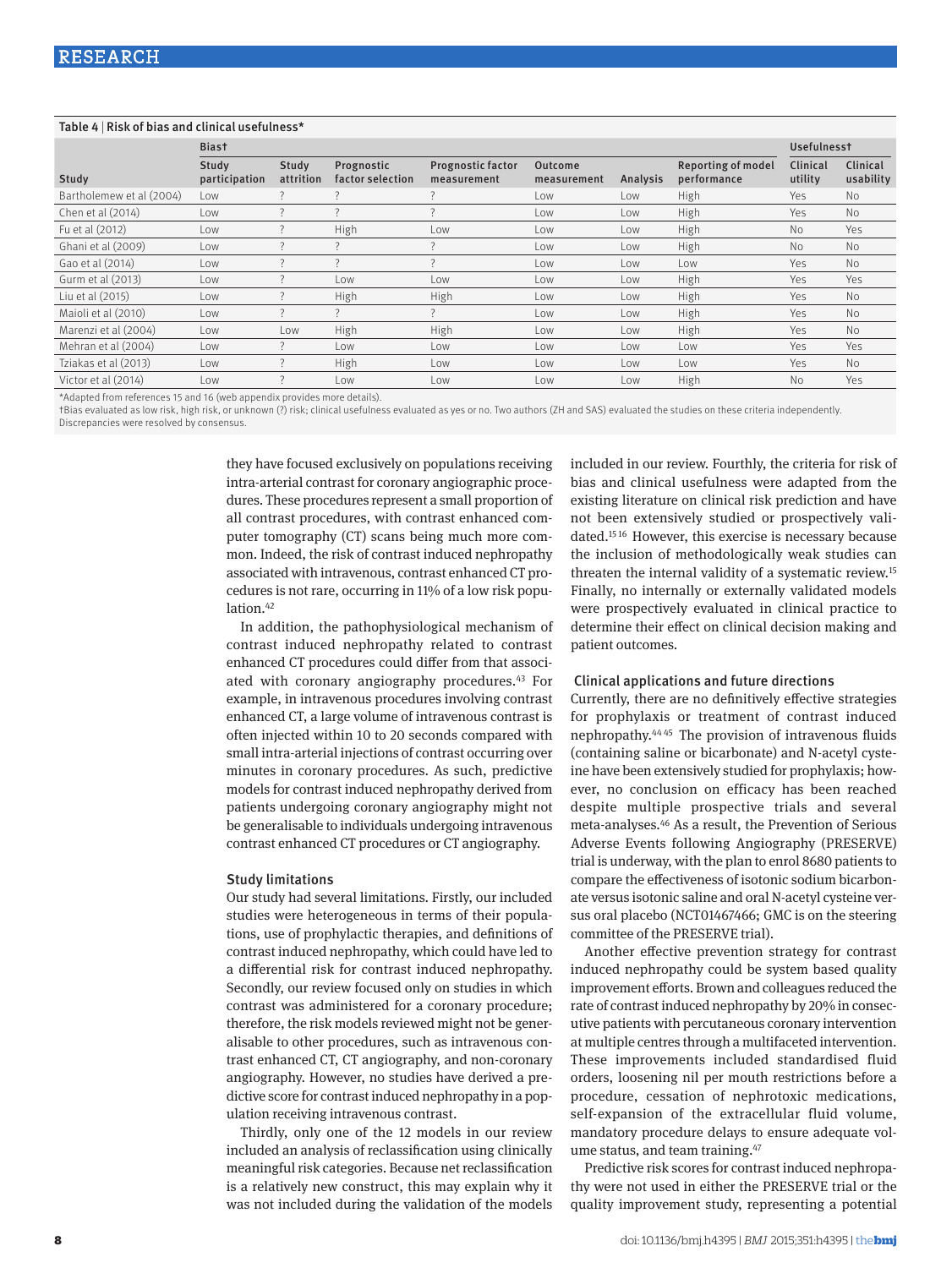missed opportunity. For the PRESERVE trial, a robust risk score might help target ideal candidates for enrolment to enrich event rates of contrast induced nephropathy and ensure that a beneficial effect is not missed. For quality improvement, a risk score would allow the clinical team to concentrate their system changes on the patients at highest risk. This targeting would help protect against improvement fatigue given the multiple quality initiatives that now exist. In fact, patients with an estimated glomerular filtration rate of less than 60 mL/min/1.73 m<sup>2</sup> seemed to benefit more from the intervention (28% reduction), suggesting that integration of a risk score to target high risk patients could achieve an even greater reduction in the rate of contrast induced nephropathy.[47](#page-9-31)

Further research is needed to develop a prediction model for contrast induced nephropathy that is of comparable quality to risk scores in other disease states. Many of the existing models have been adequately derived, but newly derived models should ensure that standardised definitions are used to select and measure prognostic factors in order to reduce heterogeneity and misclassification bias. Subsequent steps would involve external validation in multicentre cohorts and integrating risk assessment with diagnostic or therapeutic decisions. This second step will require experts to suggest clinically relevant risk thresholds for contrast induced nephropathy in the clinical practice guidelines for acute kidney injury, which are currently lacking.<sup>[48](#page-9-32)</sup> Lastly, there is a need for model derivation that includes patients who undergo intravenous CT procedures, CT angiography, and non-coronary angiography. The risks associated with these procedures are likely to be different from the risk associated with arterial contrast for coronary angiography.

Clinicians should consider using one of the higher performing scores that do not include contrast volume to estimate a patient's risk of contrast induced nephropathy (as shown in the studies by Maioli and colleagues, $^{22}$  $^{22}$  $^{22}$ Chen and colleagues, $17$  Gurm and colleagues, $20$  and Liu and colleagues).[25](#page-9-33) There are many potential applications of predictive models in general. Firstly, predictive models can inform decision making centred towards patients, whereby those at high risk can choose alternative imaging methods or opt out of further investigation. Secondly, they allow for the selective use of preprocedural manoeuvres that could mitigate the risk of contrast induced nephropathy (for example, holding diuretics to prevent intravascular volume depletion, or fluid hydration $4445$  $4445$ ). Thirdly, they allow clinical trials and quality improvement interventions to target patients most likely to benefit from these complex efforts.

#### Conclusion

Our systematic review demonstrates that risk prediction for contrast induced nephropathy is still in its early stages. Although higher performing models usually include pre-existing chronic kidney disease, age, diabetes, heart failure or impaired ejection fraction, and hypotension or shock, most have limited predictive ability when validated externally and are not relevant to individuals receiving intravenous contrast or non-coronary angiography. Given the increasing incidence of contrast induced nephropathy and the many clinical applications of risk prediction, it is necessary to build on current models to develop a clinically useful and generalisable prediction model for the disorder that can improve clinical decision making and patient outcomes.

Contributors: All authors contributed to the research idea and study design, data analysis and interpretation. SAS and ZH undertook data acquisition and the statistical analysis. GMC, RW, and ZH provided supervision or mentorship. Each author contributed important intellectual content during manuscript drafting or revision and accepts accountability for the overall work by ensuring that questions pertaining to the accuracy or integrity of any portion of the work are appropriately investigated and resolved. All authors approved the final version of the submitted manuscript. ZH is the study guarantor

Funding: No funding was required for this study.

Competing interests: All authors have completed the ICMJE uniform disclosure form at [www.icmje.org/coi\\_disclosure.pdf](http://www.icmje.org/coi_disclosure.pdf) and declare: no support from any organisation for the submitted work; SAS is supported by a postdoctoral fellowship through the Kidney Research Scientist Core Education and National Training Program (cofunded by the Kidney Foundation of Canada, Canadian Society of Nephrology, and Canadian Institutes of Health Research); no financial relationships with any organisations that might have an interest in the submitted work in the previous three years; no other relationships or activities that could appear to have influenced the submitted work.

Ethical approval: None was required.

Data sharing: Dataset available from the corresponding author at harelz@smh.ca.

The lead author (the manuscript's guarantor) affirms that the manuscript is an honest, accurate, and transparent account of the study being reported; that no important aspects of the study have been omitted; and that any discrepancies from the study as planned (and, if relevant, registered) have been explained.

This is an Open Access article distributed in accordance with the Creative Commons Attribution Non Commercial (CC BY-NC 4.0) license, which permits others to distribute, remix, adapt, build upon this work non-commercially, and license their derivative works on different terms, provided the original work is properly cited and the use is noncommercial. See: http://creativecommons.org/licenses/by-nc/4.0/.

- <span id="page-8-0"></span>1 Christiansen C. X-ray contrast media—an overview. *Toxicology* 2005;209:185-7.
- <span id="page-8-1"></span>2 Hsu RK, McCulloch CE, Dudley RA, et al. Temporal changes in incidence of dialysis-requiring AKI. *J Am Soc Nephrol* 2013;24:37-42.
- <span id="page-8-2"></span>Waikar SS, Liu KD, Chertow GM. Diagnosis, epidemiology and outcomes of acute kidney injury. *Clin J Am Soc Nephrol* 2008;3:844-61.
- <span id="page-8-3"></span>James MT, Samuel SM, Manning MA, et al. Contrast-induced acute kidney injury and risk of adverse clinical outcomes after coronary angiography: a systematic review and meta-analysis. *Circ Cardiovasc Interv* 2013;6:37-43.
- 5 Gruberg L, Mintz GS, Mehran R, et al. The prognostic implications of further renal function deterioration within 48 h of interventional coronary procedures in patients with pre-existent chronic renal insufficiency. *J Am Coll Cardiol* 2000;36:1542-8.
- <span id="page-8-4"></span>Bartholomew BA, Harjai KJ, Dukkipati S, et al. Impact of nephropathy after percutaneous coronary intervention and a method for risk stratification. *Am J Cardiol* 2004;93:1515-9.
- <span id="page-8-5"></span>Anderson SM, Park ZH, Patel RV. Intravenous N-acetylcysteine in the prevention of contrast media-induced nephropathy. *Ann Pharmacother* 2011;45:101-7.
- <span id="page-8-6"></span>8 Pannu N, Wiebe N, Tonelli M. Prophylaxis strategies for contrastinduced nephropathy. *JAMA* 2006;295:2765-79.
- <span id="page-8-7"></span>9 Yealy DM, Auble TE. Choosing between clinical prediction rules. *N Engl J Med* 2003;349:2553-5.
- <span id="page-8-8"></span>10 Toll DB, Janssen KJ, Vergouwe Y, et al. Validation, updating and impact of clinical prediction rules: a review. *J Clin Epidemiol* 2008;61:1085-94.
- <span id="page-8-9"></span>11 Stroup DF, Berlin JA, Morton SC, et al. Meta-analysis of observational studies in epidemiology: a proposal for reporting. Meta-analysis Of Observational Studies in Epidemiology (MOOSE) group. *JAMA* 2000;283:2008-12.
- <span id="page-8-10"></span>12 Chertow GM, Burdick E, Honour M, et al. Acute kidney injury, mortality, length of stay, and costs in hospitalized patients. *J Am Soc Nephrol* 2005;16:3365-70.